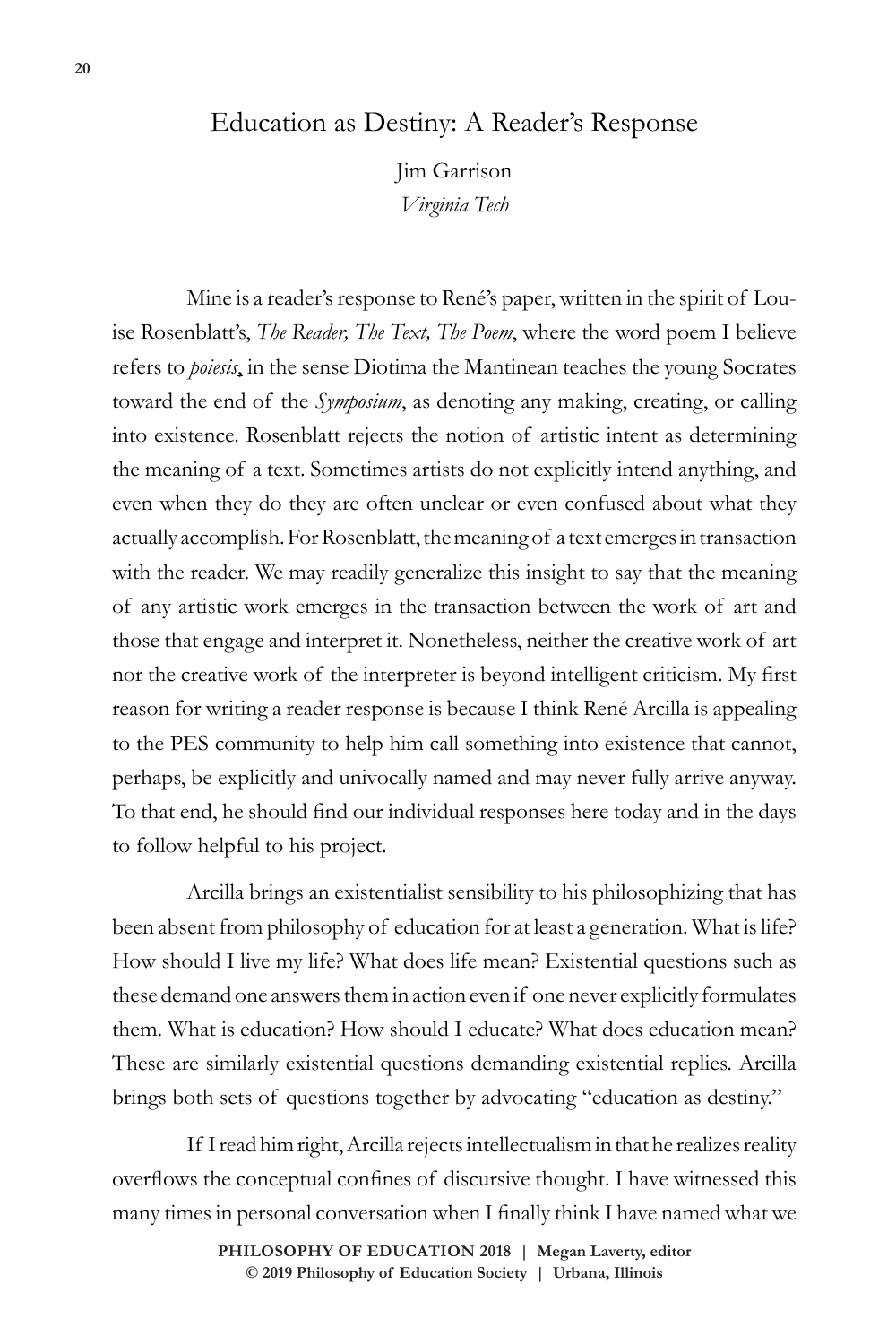## **Jim Garrison 21**

have been pursuing in some or another peripatetic only to have him appreciate it, mull over it, and then ask: what about this or how about that or are you sure this person, place thing, event, and so on fits your description or definition? Rejecting intellectualism is tantamount to repudiating the fateful Parmenidean claim that it is the same To-Be as to To-Know that has dominated twenty-five hundred years of Western philosophy. Knowledge is not our primary relation to reality. Arcilla is a post-metaphysical thinker that also rejects the primacy of the epistemological in modern philosophy, or what a friend of mind calls "philepistemy" as opposed to philosophy. He does not reject knowing so much as puts it in its proper place within a life well lived.

Wisdom is beyond knowledge though it requires knowledge. Arcilla realizes it is more important to be *somebody* than to know *something.* Therefore, he seeks education as destiny as something that "evokes the totality of my life," something that "cannot be measured," something "more akin to 'fate,'" something "speculative and experimental," something of which, he declares: "Conclusive answers are of course beyond me." When he looks for inconclusive answers, he turns to the arts and "educational scholarship rooted in the humanities."

Being a post-metaphysical thinker, the humanities for Arcilla do not involve any fixed essences (or *eidos*), some fundamental foundation (or *arche*), some substance (*ousia*), or some ultimate telos (or *entelecheia*). Without recourse to the postmodern hermeneutics of suspicion, he seems to have figured out for himself that the deep, dark secret of humankind is there is no deep, dark secret. Instead, and I think this is important for understanding his project, humanism is an endless quest to work out our humanity together and to create a shared destiny by drawing on all available cultural meanings regardless of culture of origin, while creatively and critically engaging these meanings in ways that affirm education as endless formation.

By turning to the arts as "guides for redeveloping the meaning of education," Arcilla is often operating in the domain of expressive rather than stateable meanings, which allows him to press beyond the limits of language. My second reason for writing a reader response is that I believe Arcilla is, in part, striving in his paper to express something that can be gestured toward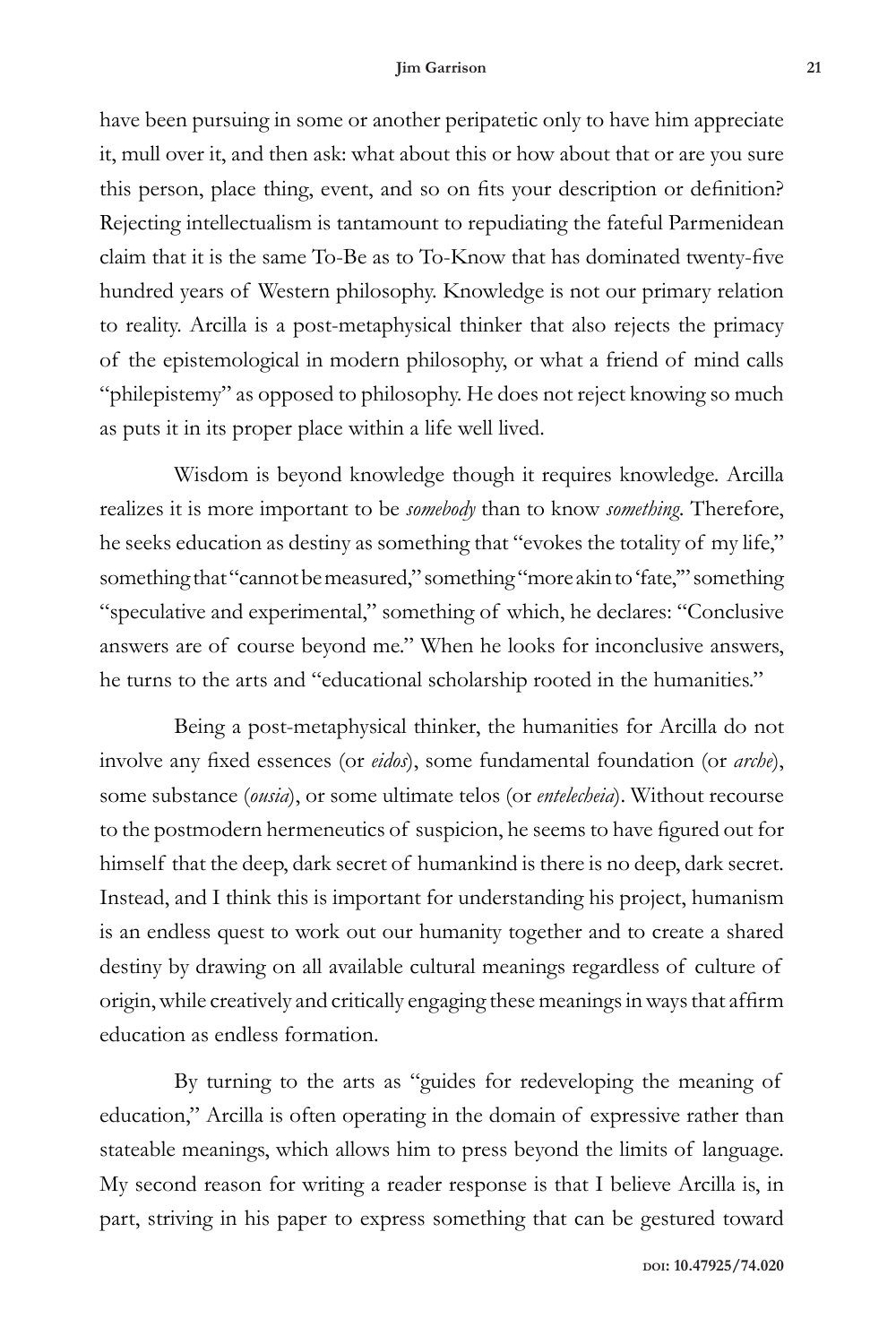with words, but cannot be stated as truth functional propositions. Arcilla finds directions for his project "implicit in the painting discussion," but he would betray the project if he insisted that everyone must interpret how Pissarro's painting "allegorizes a key feature of an education," as he does, or that his is the only worthy interpretation of the painting as educational allegory. There is no entelecheia for education as destiny; there is no final formation. One's fate can be creatively formed and re-formed; it is not predetermined. However, others may preform our fate, and we may docilely follow.

Arcilla's critique of lifelong learning may be read as a warning against following a pre-scripted life of the kind a one-size-fits-all standardized schooling assumes. It is the kind of life that leads away from education as destiny. Lifelong learning can lead to hyper-rationalized forms of life that are as sad as, although less interesting than, the lives that comprised the classical Greek tragedies of rationality. Indeed, one of the current drivers of the idea is that in the global economy labor must be constantly retrained to keep up with emerging technologies and shifting market demands, prompting us to live lives lacking a "unifying sense of purposes" and identifying with the things we can own or consume. It leads us to confuse having more with being more.

The existentialist realizes we can consume knowledge, or any experience, much as we consume a commodity, and that, therefore, knowing or even experiencing more is not necessarily being more. For one thing, knowledge could actually diminish us. One of my favorite rock and roll lyrics is from Bob Seeger's "Running Against the Wind":

I remember how she held me oh so tight

Wish I didn't know now what I didn't know then<sup>1</sup>

I have not plumbed the ultimate meaning of these lines, for I do not think there is any such; however, I personally respond to them with a sense of loss and only sometimes with a sense of tragic wisdom. Might not being a young fool drawn out of their self in love be a higher state of being than being old and overly wise. Have you never wished you did not have to bear the burden of knowledge? I wonder! Of this I am more confident; if wisdom lies in the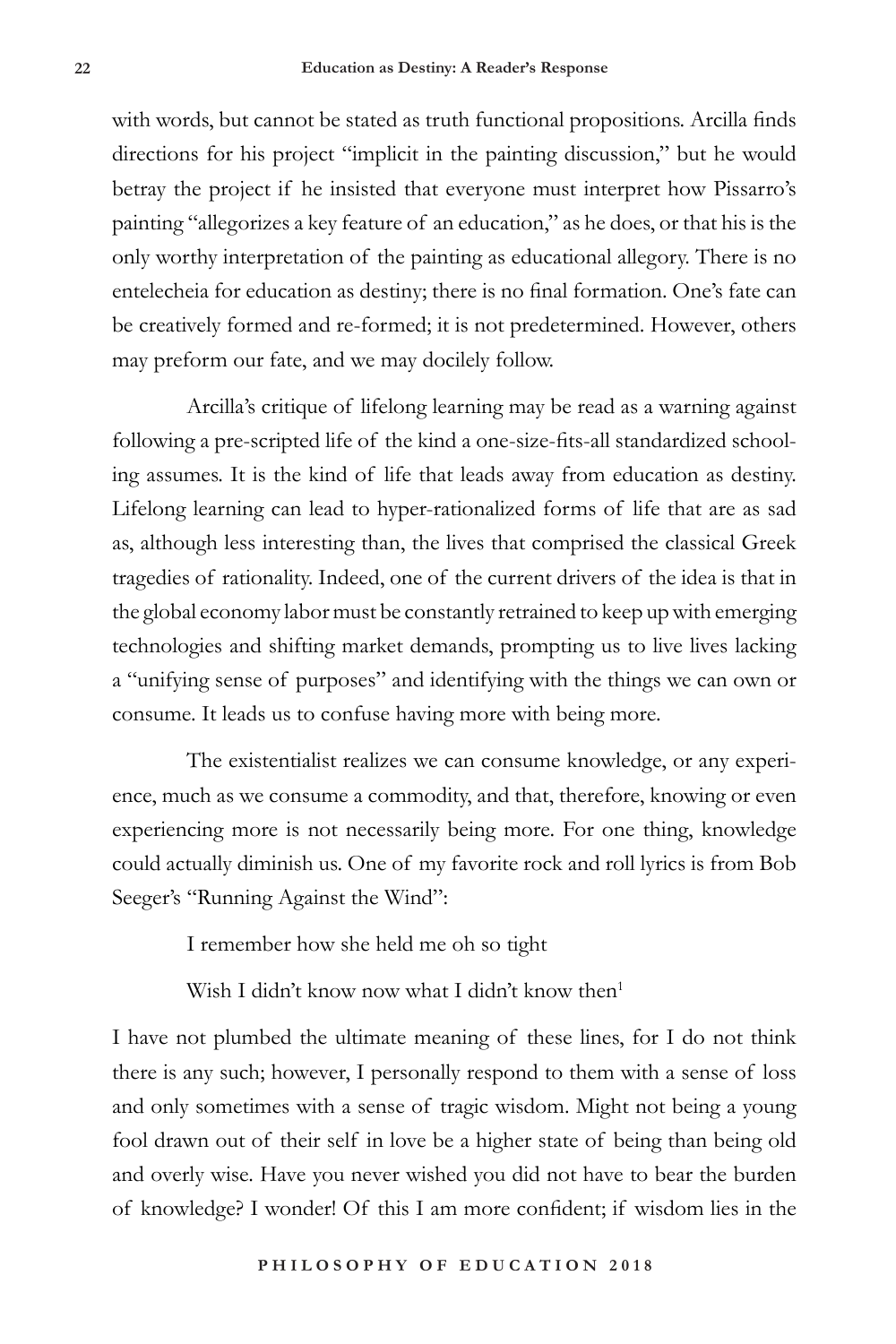## **Jim Garrison 23**

education of the human *eros* to desire the truly good in thought, feeling, action, and others, then if loves knowledge is for our growth it is also for our pruning.

Almost assuredly, knowledge pruning and even the refusal to learn is part of the kind of learning Arcilla wishes to approve; that is, the kind that "enables members of our culture to express and even celebrate a longing to learn how one should live a coherent life." However, if he seeks George Lukács's "unifying sense of purpose," I would urge him to reconsider the role of logic and *hexis* by not so quickly running the two together.<sup>2</sup> For instance, when Arcilla speaks of "a shapeless bag of reified qualities and abilities like a runner's body or a knack for logic (*hexis*)." While he is rightfully wary of the limits of discursive logic and hypostatized notions of rationality, the *logos* in its other senses such as ratio and proportion can serve his ideal of education as destiny quite well. It is the *logos* in the latter sense that yields *hexis* as a relatively stable, unified disposition in thought, feeling, and action, which is necessary to anyone wishing to pursue life with a unified sense of purpose eventuating in a wholeness of human being.

There is also the sense of *logos* as discourse of which logic as ordered discourse is simply an instance. Surely the conversation of humankind serves Arcilla's sense of humanism well. I do sometimes worry Arcilla is overly individualistic in his conception of destiny, which might leave him with a lonely choosing will defiant of human relationship. I, too, want to affirm self-creation, which is why I eschew any hint of selfish self-creation. My own sense is that for social creatures such as ourselves, all self-creation is social self-creation whatever Friedrich Nietzsche's *Übermensch*, Charles Baudelaire's Dandy, or Richard Rorty's Ironist might think. No doubt, René does well to speak of one's individual destiny; at least I am sure I worry about mine. However, right relationship to the environment including our community is critical to education as a worthy destiny. Aesthetic sensibility is an important part of wisdom, but so too is ethical sensibility. The two are related in the classical Greek *kalokagathos* that considered the beautiful, the good, and the harmonious as one. A mere aesthete might misperceive education as destiny as romantic escape. In future work, I urge him to say more about such things. Nonetheless, Arcilla is right that consuming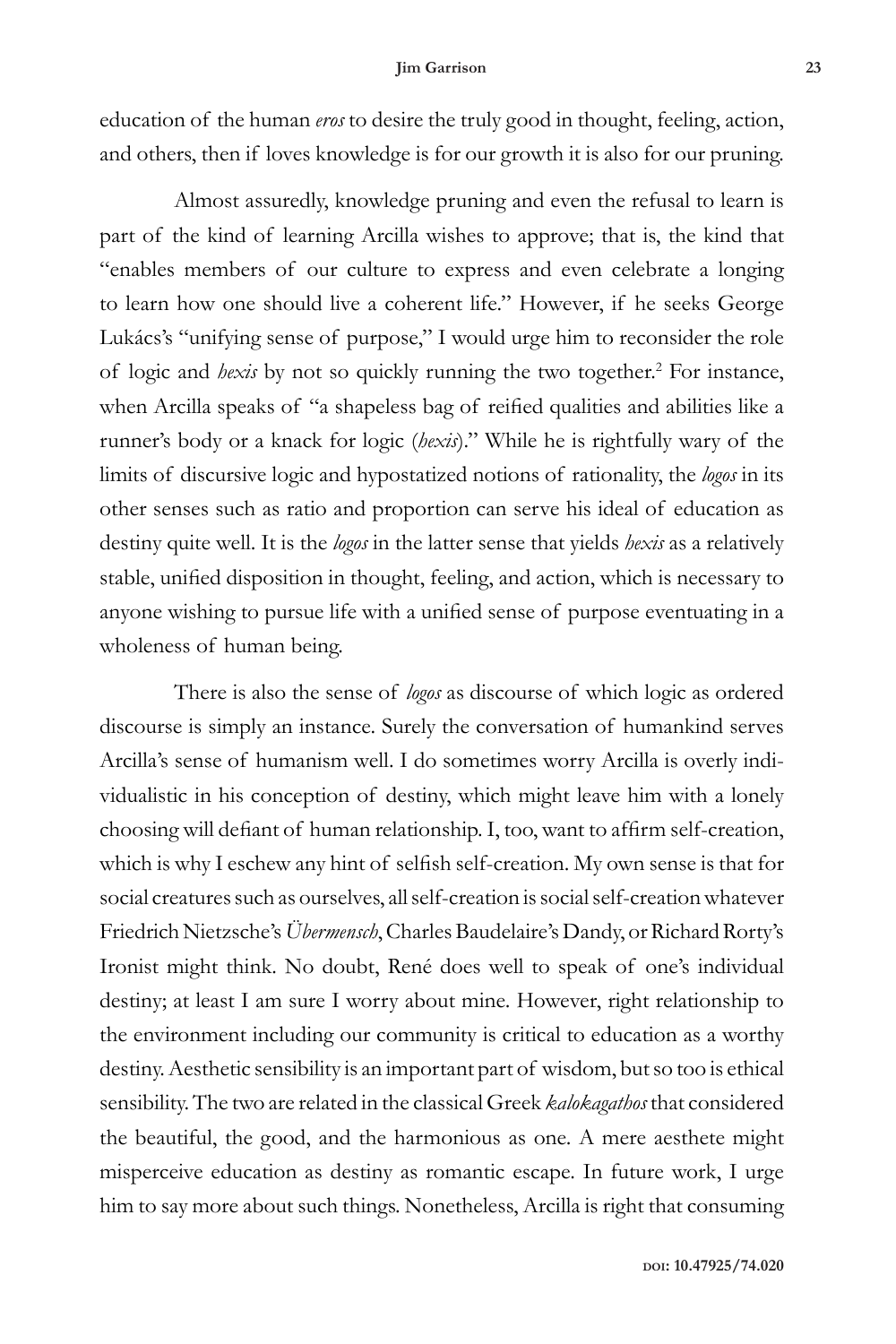fragmentary pieces of knowledge, enabling us to perform varied socially useful functions, may deflect us from forming a unique unifying purpose that would allow us to make a truly unique contribution to the human community rather than a merely serviceable one.

Arcilla's "existentially hopeful interpretation … of lifelong learning" breaks the notion that learning and education are synonymous. Existentially, knowing more is not necessarily being more and certainly knowledge alone will not allow one to affirm their "whole life non-contradictorily." I suspect that Arcilla's postmetaphysical sense of wholeness ranges far beyond merely logical consistency to a larger sense of coherence that includes openness, playfulness, and change. I would also note that his insistence that life is more than "the energy which animates us" is a refusal to accept reductive answers to the existential question, what is life? Arcilla binds his existential questions to "my fate," which places "my life in the shadow of death" as a unifying limit declaring "a whole life is a mortal one."

Arcilla struggles with something that "eschews describing, let alone explaining"; he only "tries to point out the object well enough for us to interact with it." It is a journey requiring grace; hence, it is not just something that can be willfully taken or acquired like learning, but something for which we must prepare ourselves to receive. Rather than being explicitly called, grace is often something we fall into, providing we fall with grace, which might mean falling from the grace of received cultural norms and patterns.

Arcilla wishes to lead us away from "practices inside or even outside of classrooms" toward "a type of work of artistic culture," but surely artistic culture is a form of practice. I urge him to be wary of too facile a fine art versus practical art distinction, if that is what he is after here. By releasing imaginative possibilities, so-called fine art is often the most practical of things.

I believe Arcilla is pointing toward something that can be shown, but not said. Whatever the meaning of life, it is beyond the limits of language alone; that is why Arcilla turns to the artistic practices of creating expressive meanings. He explicitly says that what he seeks "eschews describing," which is why, I think,